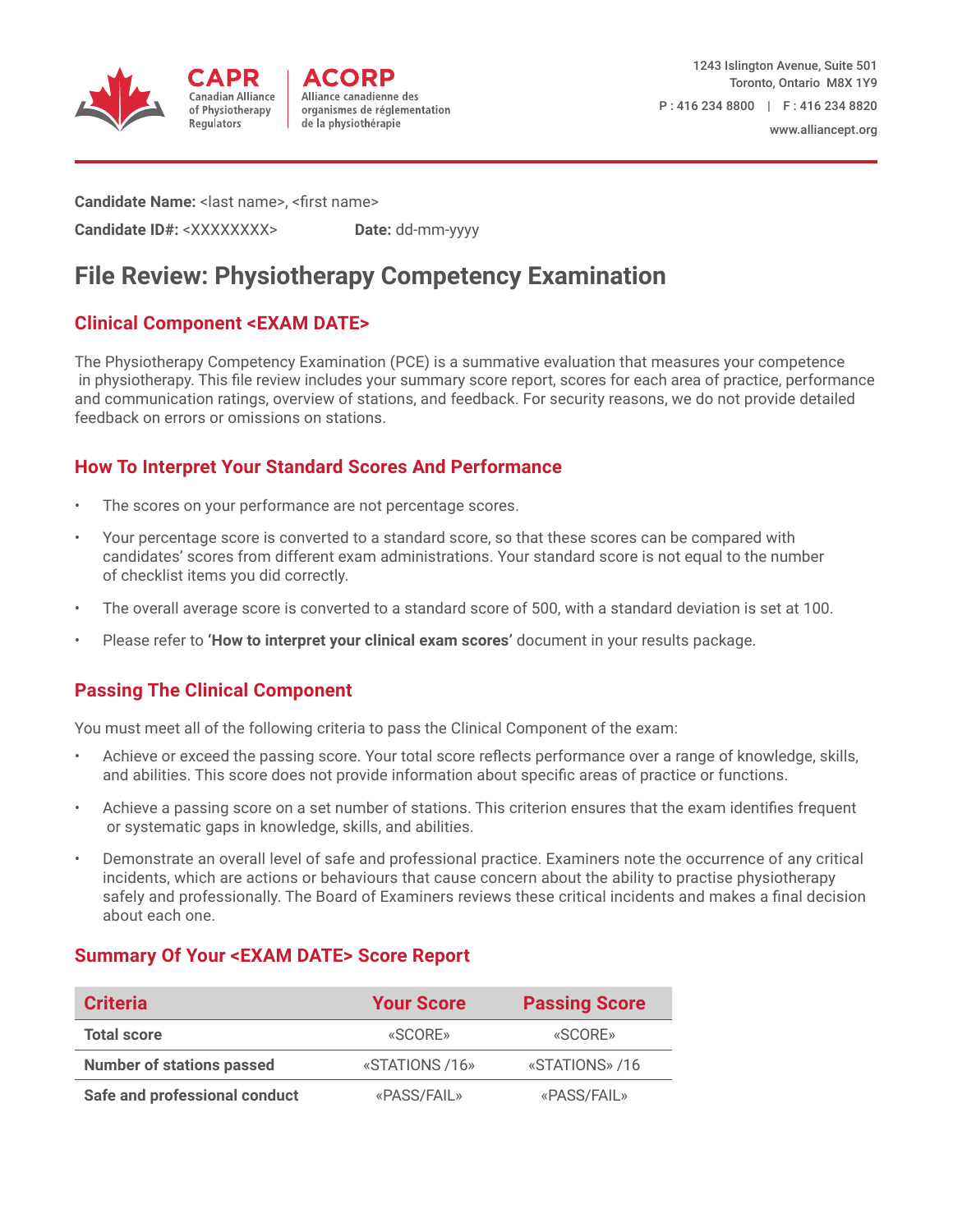

Each station on the exam is classified by area of practice. We have listed your sub-scores for each area of practice in the following table to help you identify your strengths and weaknesses.

| <b>Areas of Practice according to</b><br>the CAPR PCE exam blueprint | <b>Your Score</b> |
|----------------------------------------------------------------------|-------------------|
| Neuromusculoskeletal (NM)                                            | «NMSK»            |
| <b>Neurological (N)</b>                                              | «Neuro»           |
| Cardiopulmonary-vascular (CPV)                                       | «CPV»             |
| Multisystem (MU)                                                     | «MULTI»           |

Interpretation of your score:

- Suppose one of your area of practice score is 300. What does it mean? The score of 300 is below the mean of 500 and therefore 300 is below average. Since the standard deviation of these scores is 100, a score of 300 is two standard deviations below the mean.
- **Your overall score is not equal to the average of your sub-scores.**

### **Overview of Stations**

- Your first station was XX.
- Your first station after the break was XX.
	- **\* Failed stations are highlighted in gray**

| N. | Neurological                 | A | Assessment/Evaluation                   |
|----|------------------------------|---|-----------------------------------------|
|    | NM Neuromusculoskeletal      |   | <b>IPIR</b> Interpretation, Planning,   |
|    | <b>MU</b> Multisystem        |   | Intervention, Re-evaluation             |
|    | CPV Cardiopulmonary-vascular |   | <b>PR</b> Professional Responsibilities |

| <b>Ten Minute Stations:</b>          | 1T | 2T | 3T | 4T | 5T | 6T | 7T |  |
|--------------------------------------|----|----|----|----|----|----|----|--|
| <b>Area Practice</b>                 |    |    |    |    |    |    |    |  |
| <b>Area of Function</b>              |    |    |    |    |    |    |    |  |
|                                      |    |    |    |    |    |    |    |  |
|                                      |    |    |    |    |    |    |    |  |
| Your raw score per station           |    |    |    |    |    |    |    |  |
| <b>Passing raw score per station</b> |    |    |    |    |    |    |    |  |

Your station score for ten-minute stations is calculated using the checklist items you did correctly (80 percent of the station score) and how the examiners rated your performance and communication (20 percent of the station score).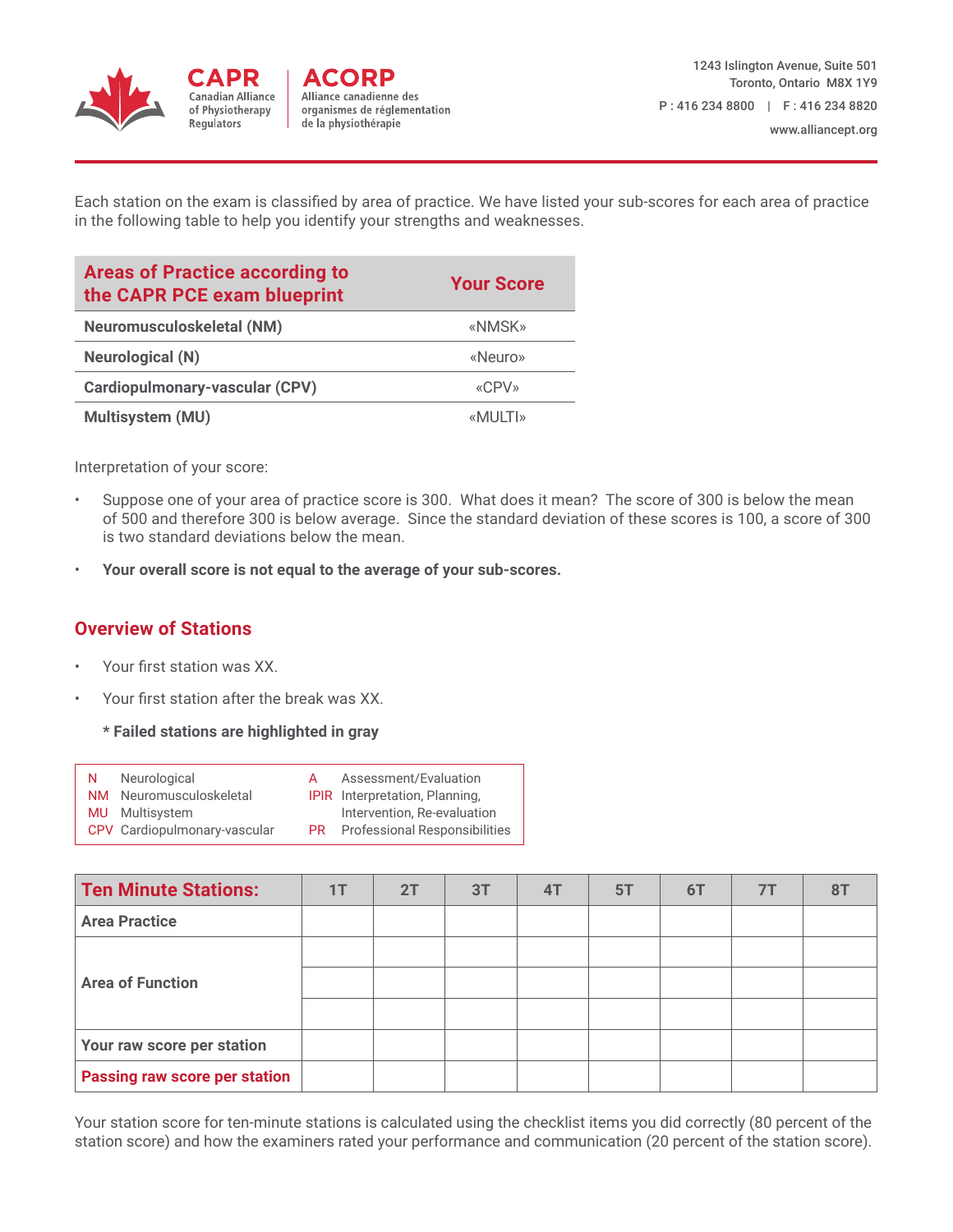

www.alliancept.org

| <b>Five Minute Stations:</b>  | 1/2C | 3/4C | 5/6C | 7/8C | 9/10C | 11/12C | 13/14C | 15/16C |
|-------------------------------|------|------|------|------|-------|--------|--------|--------|
| <b>Area Practice</b>          |      |      |      |      |       |        |        |        |
| <b>Area of Function</b>       |      |      |      |      |       |        |        |        |
|                               |      |      |      |      |       |        |        |        |
|                               |      |      |      |      |       |        |        |        |
| Your raw score per station    |      |      |      |      |       |        |        |        |
| Passing raw score per station |      |      |      |      |       |        |        |        |

Your station score for five-minute stations is calculated using the checklist items you did correctly (40 percent of the station score), how the examiners rated your performance (10 percent of the station score) and how you scored on the written station (50 percent of the station score).

| <b>Area of Practice Component</b> | # of stations that<br>include this type of<br>practice component | # of stations that the<br>candidate failed | # of stations of this<br>type designated as<br>unsafe/unprofessional |
|-----------------------------------|------------------------------------------------------------------|--------------------------------------------|----------------------------------------------------------------------|
| <b>Neuromusculoskeletal (NM)</b>  |                                                                  |                                            |                                                                      |
| <b>Neurological (N)</b>           |                                                                  |                                            |                                                                      |
| Cardiopulmonary-vascular (CPV)    |                                                                  |                                            |                                                                      |
| <b>Multisystem (MU)</b>           |                                                                  |                                            |                                                                      |
| <b>Total</b>                      | 16                                                               |                                            |                                                                      |

### **Overall Performance And Communication Ratings:**

| $\bullet$ | Overall rating for treating clients with Dignity and Respect:                    | X/5 |
|-----------|----------------------------------------------------------------------------------|-----|
| $\bullet$ | Overall rating for the demonstration of an Organized Approach:                   | X/5 |
| $\bullet$ | Overall rating for demonstrating and selecting Appropriate Techniques:           | X/5 |
| $\bullet$ | Overall rating for demonstrating the use of Concise and Understandable Language: | X/5 |
| $\bullet$ | Overall rating for demonstrating effective Non-verbal Communication:             | X/5 |
| $\bullet$ | Overall rating for demonstrating appropriate Listening Skills.                   | X/5 |

### **Examiner Comments**

**Comments noted by examiners include the following:**